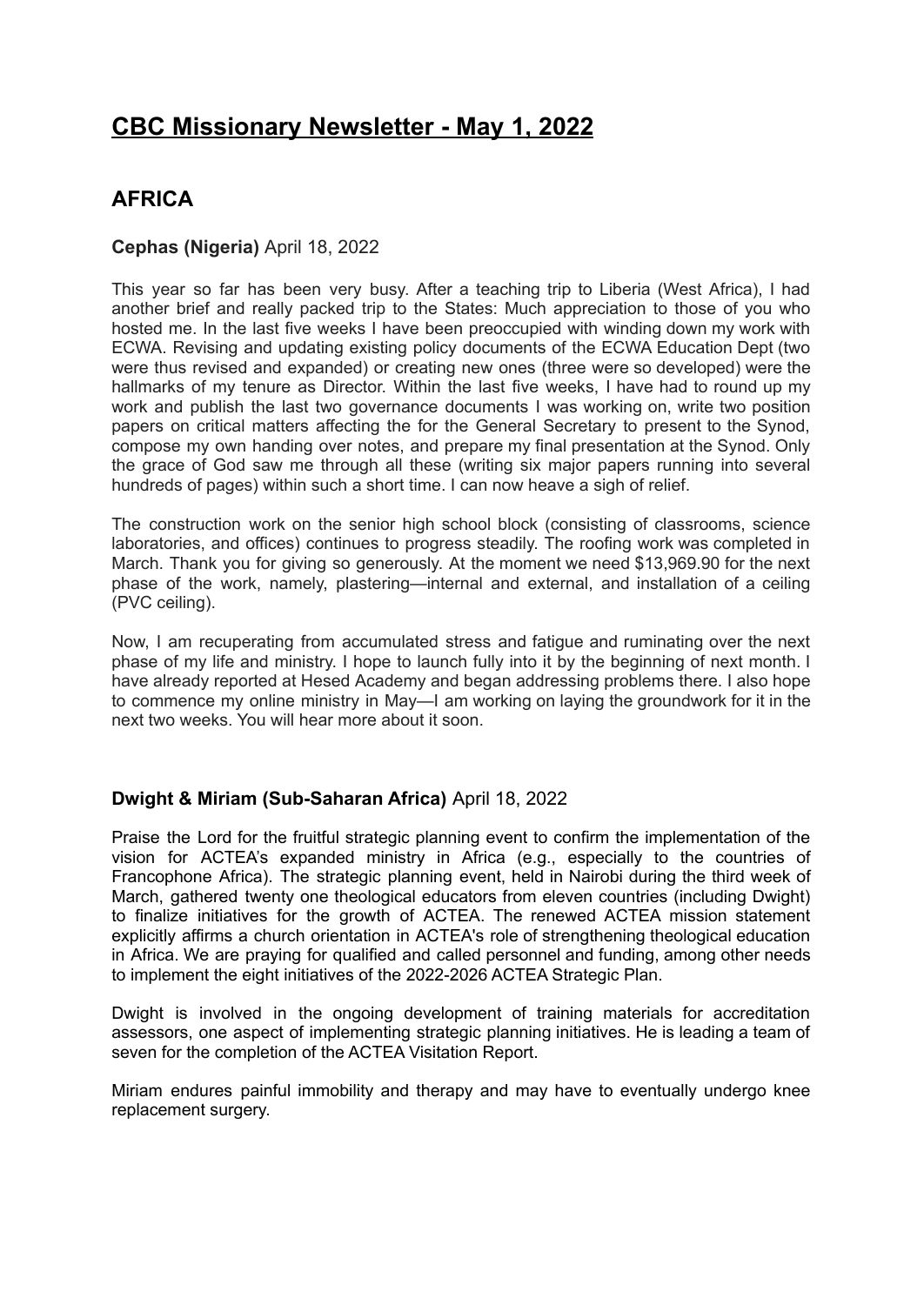# **ASIA**

### **S & V (India)** April 25, 2022

During a recent meeting in Chandigarh, pastors were celebrating that people were returning to church services. However, I was shocked to discover how far many pastors had drifted from the Bible. Such as, they had no hesitation to invite non-Christians to take part in the Lord's table and preach that there is healing power in the bread and the cup for anyone. I shared from Exodus 32 how God was ready to destroy His people due to Aaron's sin. When Moses confronted Aaron, his only defense was, *"you know how prone these people are to evil"* and they made him do it! Many pastors have become like Aaron, instead of leading the people in truth and in ways of the Lord, they will do anything that pleases the crowd so that their jobs are secure!

In contrast, on April 29, 2022, NIITS is celebrating the graduation and hard work of those who have devoted themselves to the study of the Bible, its right interpretation and application, and personal transformation for life. *"Do your best to present yourself to God as one approved, a worker who does not need to be ashamed and who correctly handles the word of truth."* (2 Tim 2:15)

According to sociologists, societies have been described as melting pots or salad bowls. The melting-pot concept encourages migrants to fuse into a dominant culture; in the salad-bowl concept, migrants retain their own characteristics while integrating into a new society. India is apparently neither a melting pot nor a salad bowl, according to a new study by Pew Research Center. The majority of those surveyed (84%) say that "respect" for other religions is an important part of their identity and being truly Indian. Yet, a substantial number of them do not want neighbors who belong to another religion or are from another language State of India. This has been a major challenge for our church planters and partnering churches.

The Lord willing, V and I will be back in Texas in May to take care of the administrative responsibilities of Seek Partners. We hope to visit a few of our supporting churches, have face-to-face meetings with friends, and catch up with our girls. I will return to India in July to start the new academic year.

Thank you for blessing us with your partnership in ministry so that we could bless others.

#### **C (Pakistan)**, April 21, 2022

I have completed the round 5 of the Afghan refugees and relief work. In this relief work my focus was to help the single Afghan mothers and women who have lost their families in war and are struggling to settle in Pakistan. I met with many women and listened to their stories and shared the Gospel with them. These women were very relieved after telling their stories because there is no one who can listen and understand their problems. I cried many times while listening to their stories and thanked God for providing me this opportunity to work among these persecuted women. We pray and share the gospel with them and give them food and hygiene kits.

A new batch of vocational training girls and women will soon start in the sewing class of the RAM vocational training project. This project needs funding of \$2000 for the sewing machines as we have less machines and more students at the class.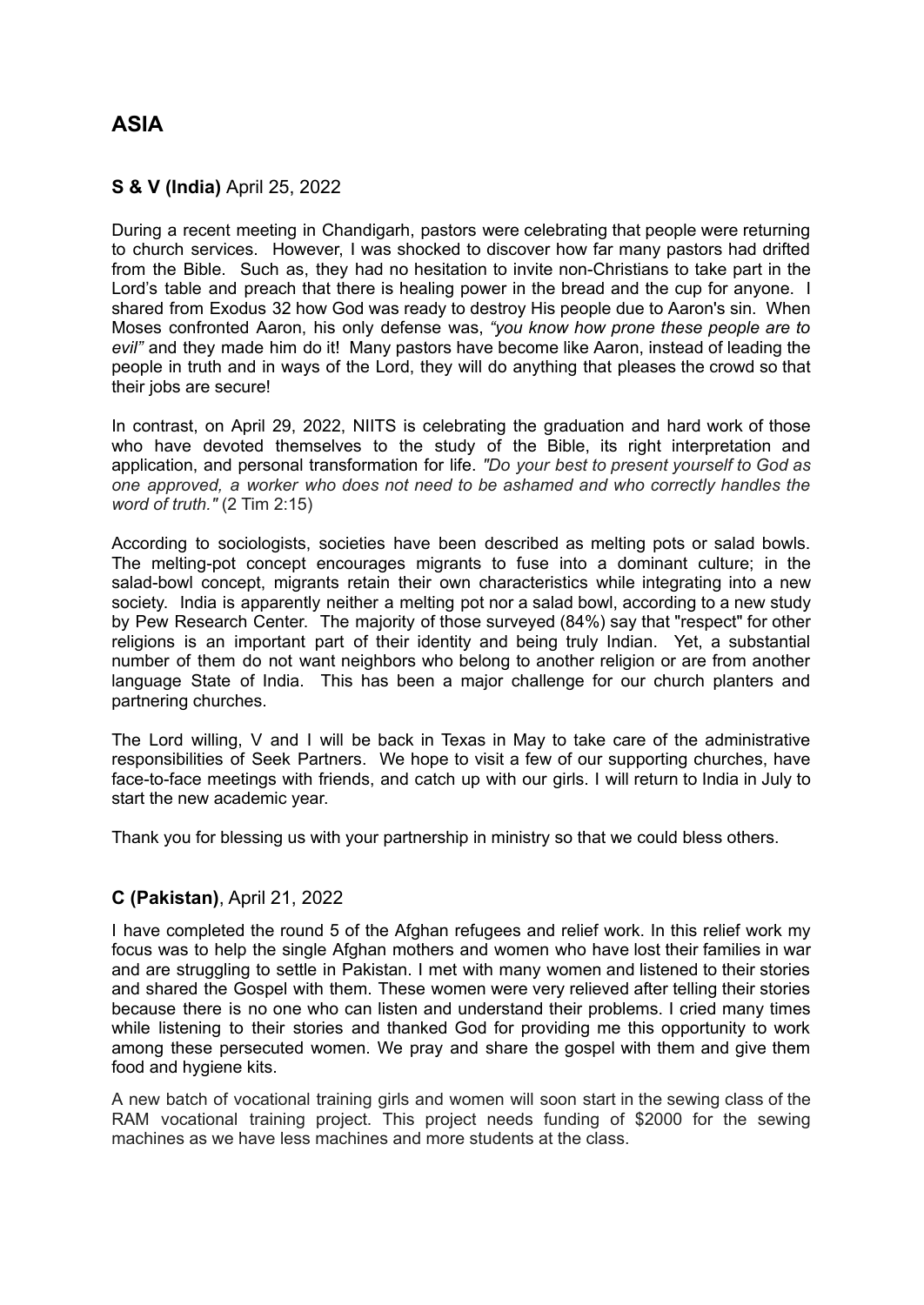Recently, I was diagnosed with the gallbladder stones condition and the doctor has advised me that I need surgery, and the surgery cost will be \$1300.

### **T & J (US, Bangladesh**), April 2022

The bondage by the Enemy is literally in front of our eyes and none of them know that Christ can deliver them. The Bengali, whether in Bangladesh or in NYC is in the same bondage and will perish without yours and our intercession.

God has amazingly provided through His gracious children in Riverhead, Long Island, the building for a house of prayer in Rshl. The first worship service in the finished church building was this past Easter Sunday! The building is significant because it is Christ's temple amid Hindu temples all around where idols are worshipped. This makes a visible, spiritual impact in Rshl.

Three Hindu men have been meeting with Pastor D to study the book of Luke to learn the path of Jesus. At their last meeting, other Hindu men discovered the meeting and barged in shutting it down. All the seekers fled. Our ministry continues to be equipping people to overcome persecution and supporting them.

The church in Nkbkt was stunned when B was won over by his Hindu family members to drive the church out of its building on his land. One month ago, B told Pastor M that the church must move off his land and no longer meet there. B has quickly torn down the church building but he kept the valuable foundation to build his own house on! The Nkbkt believers were deeply affected by not only the loss of their house of prayer, but also by the betrayal of B, their Christian brother.

Even though it is Ramadan, the members of the evangelistic group in Gopaljhar have chosen to keep on meeting to study through the death and resurrection of Christ and all that it means for them. Praise God!

We are heartened to see hunger increasing for the Word among the NYC Bengalis. J has begun studying the Word. A is enjoying recorded gospel messages. Others are asking for help to understand Jesus.

We praise God as our Jehovah-Jireh who continues to see and provide for needs even when we can't see from where the gifts would come. We rejoice in how He moves through His children to provide for us His children and all His works.

#### **D & J (Malaysia)** April 13, 2022

Ministering out of our giftings is what we've been created to do. In this season, we have been focusing on cultural and language acquisition - learning language and finding entry points into new communities. As an extrovert, this has been a freeing and thriving time for D. He has been able to use his gifts and talents to meet and engage new people in the neighbourhoods. As one who loves golfing, he's even been able to leverage his hobby to connect with other golfers in our complex and at the driving range.

The season of Ramadan provides a special opportunity to dive quickly into spiritual conversations. While hanging out with a neighbor at the mamak (late night food stall), D was able to discuss why we fast and how to gain forgiveness of sin. D encouraged his friend to study all the holy books - especially the Bible. Pray for spiritual openness.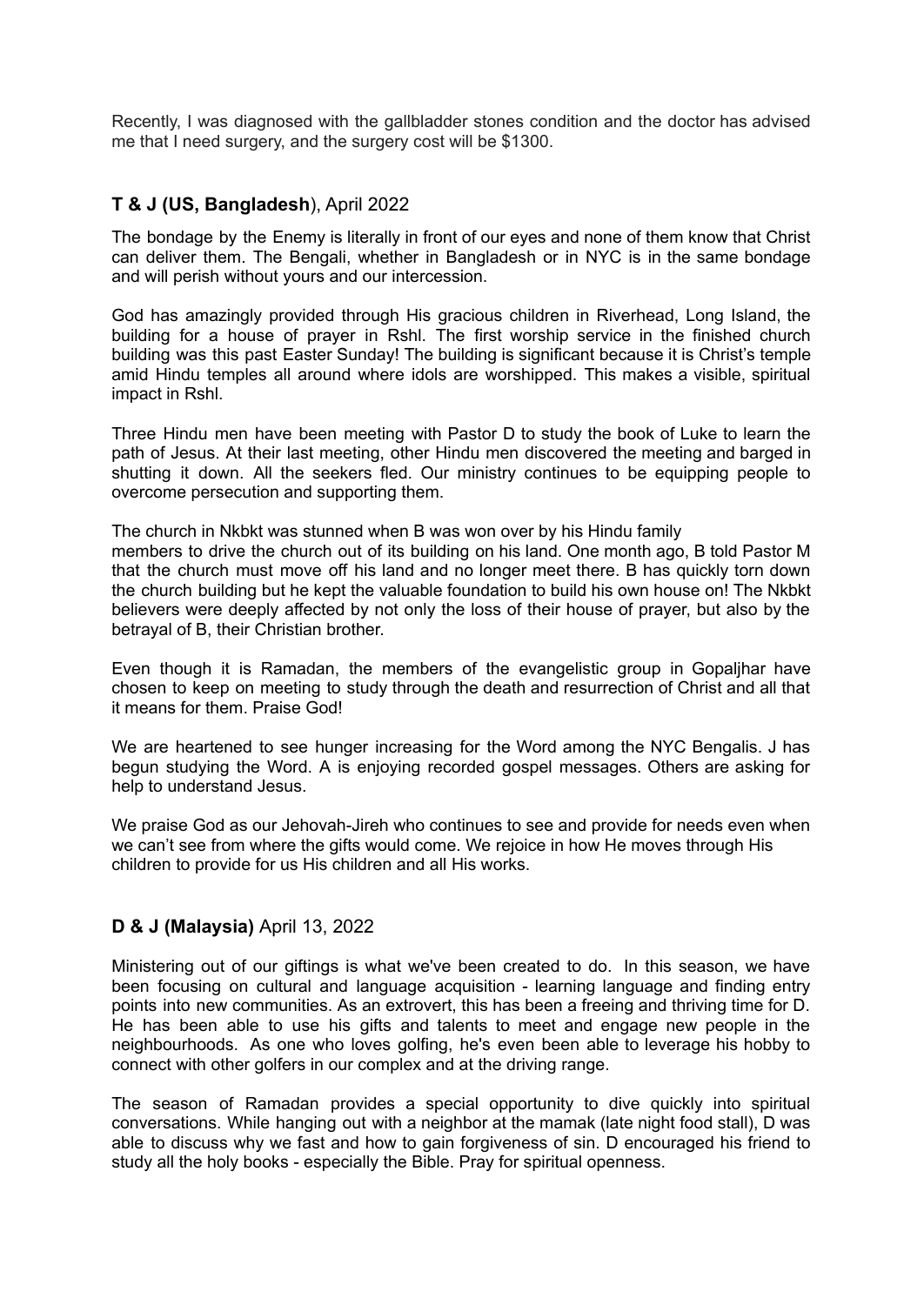## **M & R (USA, Thailand/Myanmar)** April 21, 2022

M and team are nearly finished editing the Mon dance/music videos. We are at the stage of doing the subtitles in Mon. The lady who is inserting the subtitles is in Myanmar, working hard during these very difficult times. Please pray for her safety and for the access to technology needed to complete the painstaking process.

Please continue to pray for the crisis in Myanmar, which is basically a civil war with the military having all the best weapons (like Goliath) and the democracy has "slingshots" (like David) and amazing courage. The military is using every form of cruelty, including the burning of villages, rice fields, kidnapping, torture... Our hearts break daily. Internally displaced people are everywhere. Monsoon season is about to begin so these displaced people living without adequate shelter and food will be even more at risk. Little help can get through to the neediest, but the churches are doing their best to help. May the Lord multiply these few loaves and fishes.

On a happier note, I have more and more chances to use English teaching/speaking practice with Mon students in Mon land as well as diaspora Mon students all over the world.

On a personal note, M and I are thinking/praying about relocating from Southern California to either Charlottesville or maybe North Carolina so that we can be nearer to our only daughter and our grandchild. It's a tough decision, but an important one, not only for now, but as we age and eventually would need our family's assistance. There is very little ADA accessible housing available in Charlottesville, and we have concerns about M in the winter. Raleigh/Durham/Chapel Hill, North Carolina may have more choices, may have milder winters and has a large community of Mon and Burmese people. It is a 3-hour drive from Charlottesville and maybe a better "fit" for us. May the Lord guide us clearly and in His timing.

### **A & T** (**Mongolia**) April 2022

We did the Capernaum ministry which works with disability kids and their parents. We shared the Gospel with them and invited them to the local church. The day after, one mom who has a child with down syndrome came to the local church. She talked about her life. God has been working with her for a long time and she decided to follow Jesus. Then she participated in new leader training, which is how to share the Gospel. On the next Sunday, she came to church with her two friends. Glory to the Lord!

Also, we teach NO APOLOGIES training to teenagers of churches. Around 50 of teenagers attended and 95% of them decided to choose abstinence from sex until marriage.

We had a great time at Darkhan city. It was the first short term mission trip to Darkhan city for us. We thank God because that city has a lot of youths, and they are open to the Gospel. They have around 30 churches and 20 of them have a license. Also, their church elders are open to learn about how to do discipleship with believers and share the Gospel with unbelievers. We regret that soon we will have to return to the UB city. Here in Darkhan city, we would not only work with adolescents, but we can also work with Capernaum (work with disability kids and their parents), Young lives (work with teen moms), and families and teachers and students from university. We ask God to open our Spiritual eyes and clear direction as we ready our hearts for Darkhan city and its peoples.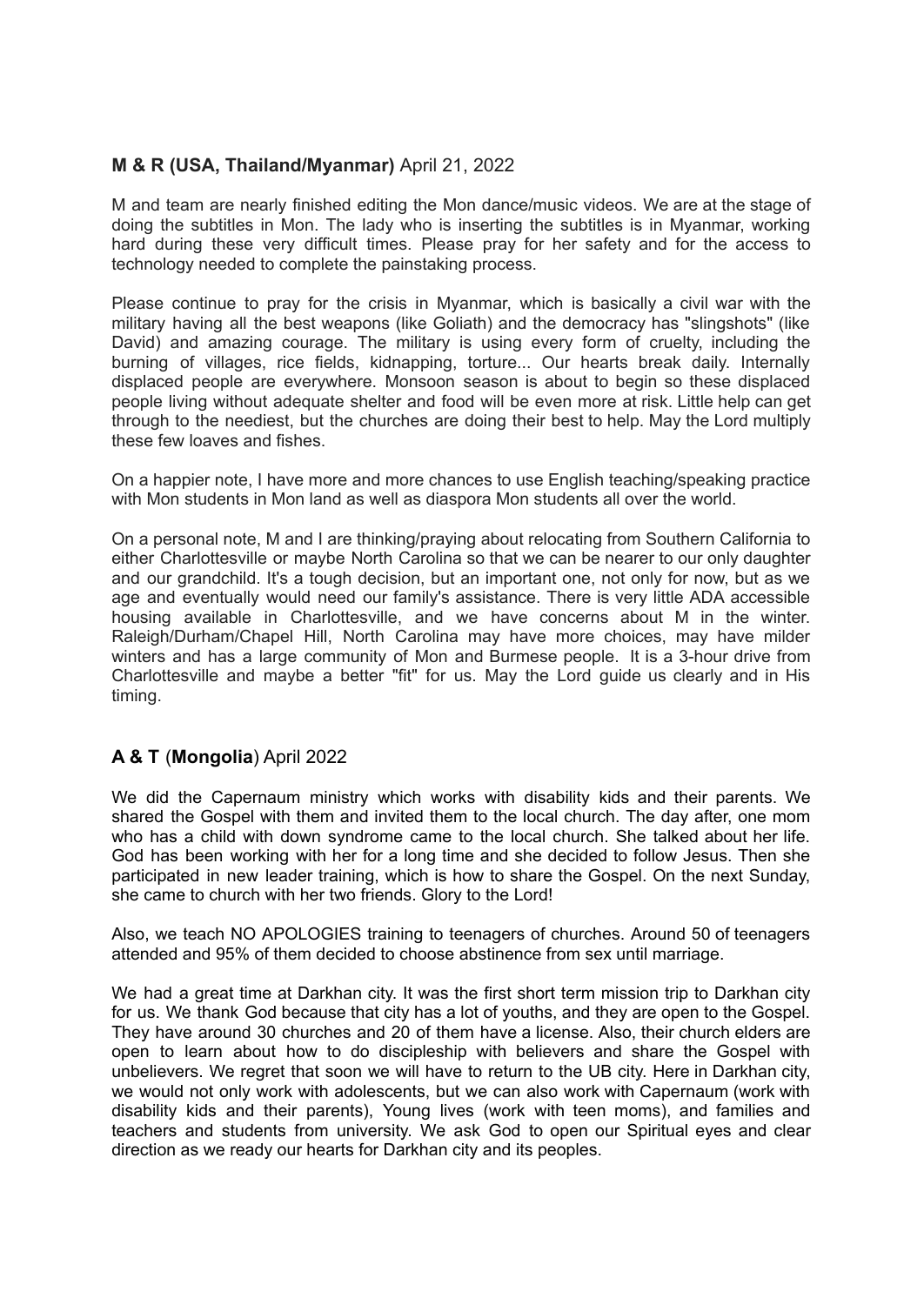## **I (Tajikistan)** April 21, 2022

As we arrived home on March 21, we spent the Navruz (New Day) holiday, with about 180 brothers and sisters. There was repentance, 8 people repented. For many brothers and sisters, this was the first time. All who came to this conference are all former Muslims. There was a lot of time for many to get to know each other. On the last day, we cooked pilaf for 220 people for lunch. It was healthy. The Lord gave us such joy, we see that our people are coming to Christ.

# **ELAM (Iran)** April 25, 2022

Recently, while meeting with Iranian church leaders at a training event, I had the opportunity to meet with N, a church planter in the Iran region. N shared with me that your prayers are making a real difference in the lives of believers suffering persecution in Iran. A few years ago, N spent nearly three weeks in solitary confinement in Iran, facing regular interrogations about her ministry and faith in Jesus. After many days in isolation, and feeling discouraged, N heard something remarkable - *the sound of prayers*. It was as though there was a large gathering of believers outside her cell door interceding on her behalf.

"It was as if I literally heard people praying - I was so encouraged," recalls N through tears. In God's kindness, the prayers of Christians had reached and uplifted N, even in that lonely cell. Following her release, N and her husband continue to courageously serve Jesus in Iran.

I have the privilege of getting to meet brave leaders like N and being part of a team that offers advanced training opportunities for them. Leaders in the region often tell me how much the prayers of the believers around the world mean to them. So, on behalf of N, thank you for your prayers which are helping our brothers and sisters stand strong in the face of suffering.

# **EUROPE**

### **Diana & Bogdan (Romania)** April 15, 2022

As soon as the war started, we are thankful that our local church, Missio Dei Bucharest, immediately partnered with a few other churches in Bucharest and started a transit refugee center, and then a couple of long-term centers. Romania is a main transition or staying country for fleeing Ukrainians.

Every time we go there to serve with what is necessary (from cleaning toilets, to serving food, to loading trucks with food and medicine to go into Ukraine, to playing with kids, and many others), our hearts are deeply moved, and it is a holy time. Many of the refugees do not speak English or Romanian, but we all speak the language of hugs and photos.

While all of this is going on, life and ministry continue. Just vesterday we asked two young men, 19 and 20 years old, about these times and their fear. These are just weird questions to discuss, as well as strange times to live in, and even more, the ministries need to go on.

We are so thankful for what God is doing in EDGE, the national evangelistic and discipleship sports ministry that I (Bogdan) am leading. God is raising new coaches and new teams, and just in the last six weeks we had 4 new teams join EDGE. The coordinating pastor in that area called me last Sunday to tell me how grateful they already are for EDGE, as it is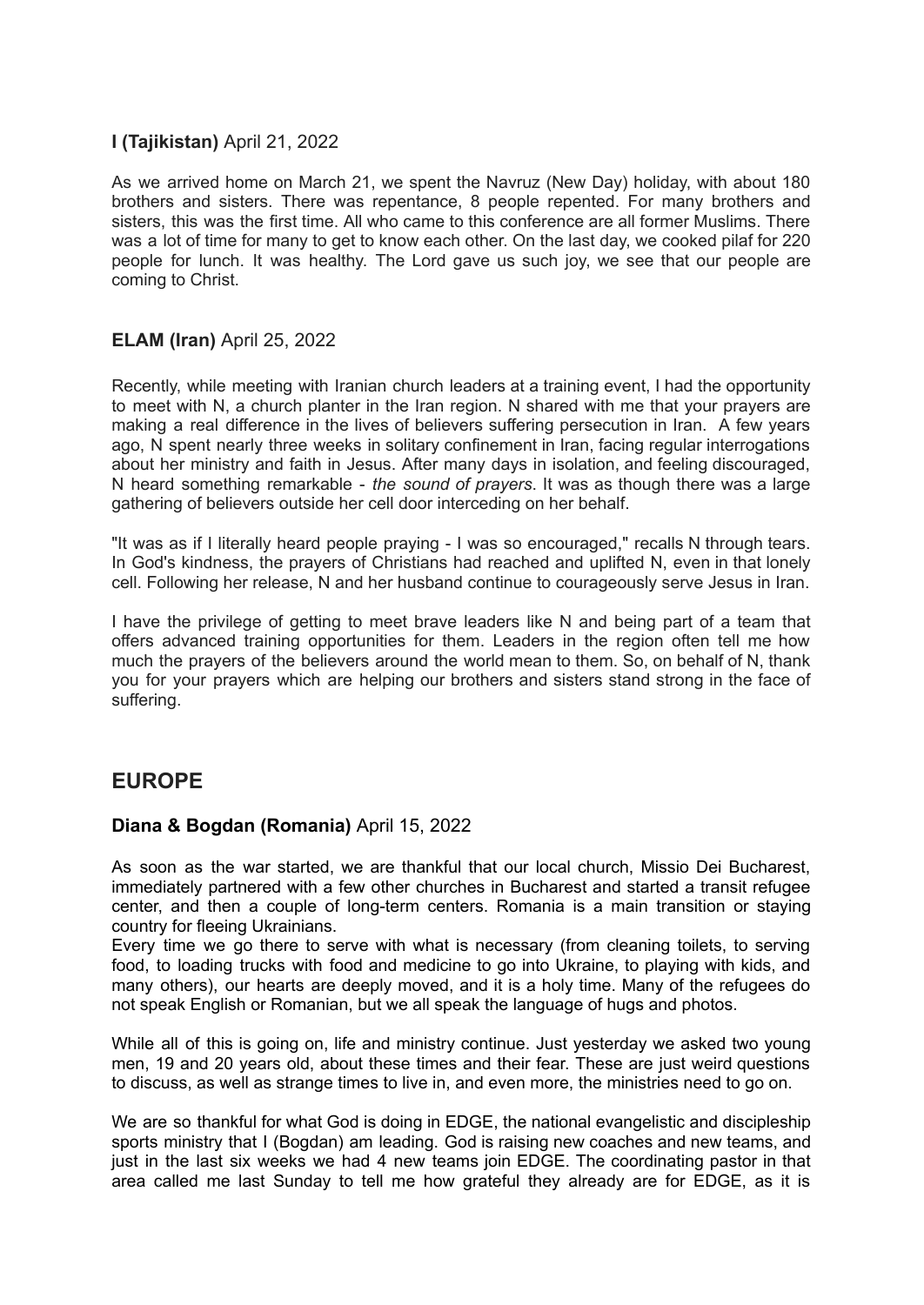drawing many boys who they would never have had the opportunity to connect with otherwise. Praise God for this encouraging report!

Sports are a great discipline-building context, but also a great discipleship context, as our sometimes deeply hidden parts come to surface under this pressure. This last weekend I had many opportunities to mediate conflicts between coaches, between referees and coaches, between referees, between referees and kids - think of all possible problems and we probably had them. The stakes were high as the first winning teams got to participate at the Balkan Cup that we will organize in May in Romania, and we felt the intensity. These are opportunities for ongoing discipleship, and we are thankful that we get to connect with the coaches regularly and we can discuss these things. Real life is always messier than in pictures and the good news is that we can grow together in this context of serving God.

Together with the women from Lifesprings International I (Diana) spent the last six weeks doing a course focused on contemplative prayer practices called More Surrender Every Day. This is the fourth part of a five-part course for nurturing the soul and developing deep roots in Christ (Love, Forgiveness, Life, Surrender, Freedom). These six weeks were spent at the cross of Jesus, starting in the upper room and after six weeks of reflecting on different aspects and details of the Sacrifice, the last day finishes with the burial. It was a very heavy time, but so rich and stirring in the places, nurturing a deep gratitude for what Jesus did for us, out of love. One of my favorite things about this course is the Listening Group, a time spent once a week on zoom with other women from all over the world, where we pray and listen to what we've learned each week and then listen to the Spirit together, in prayer. It is so powerful and the fellowship authentic.

Peace Amidst Conflict Training (PACT) is a program where we give some simple tools to apply in order to not just brush over a conflict but be transformed in its process. The team from Lifesprings International did an amazing job teaching us. It was a joy to have this training and to apply the things learned, even in our team soon after.

One powerful part of this time together with the PACT team was when we did part of the training with the women from Ukraine who live in the long-term refugee center that our church in partnership with other churches started. This was another holy time. They told us that this training came at the right time as they are now living in a large refugee community, because we always bring our preferences, opinions, personalities, and selfishness into our community, causing tensions and conflicts.

### **Albert & Teuta (Albania)** April 2, 2022

Our home church (here in Korça) has been going through a spiritual cleansing. God has truly been working on cleansing His church. Undoubtedly, it has been a tough time for us emotionally and spiritually. All the news has come out in a short period of time, but it has occurred over a longer period. There were pastors that sinned against God and their church. We have a very long healing process ahead of us. All the church plants took this news very hard.

We wanted to share some of the challenges that we are facing in Bulgarec. As you may know, a lot of other people have attempted to come and serve in Bulgarec but they have not been successful. We feel that we are truly answering God's calling by serving here. We've had many tough times here with regards to the people living in the village. Some have attempted to throw large firecrackers into the church while we host Bible studies. They also attempted to hurt us and our family members. Others have come and vandalized the church. People have even attempted to remove us from the building. There is also a teacher at the school who is discouraging students from coming to church. He speaks very negatively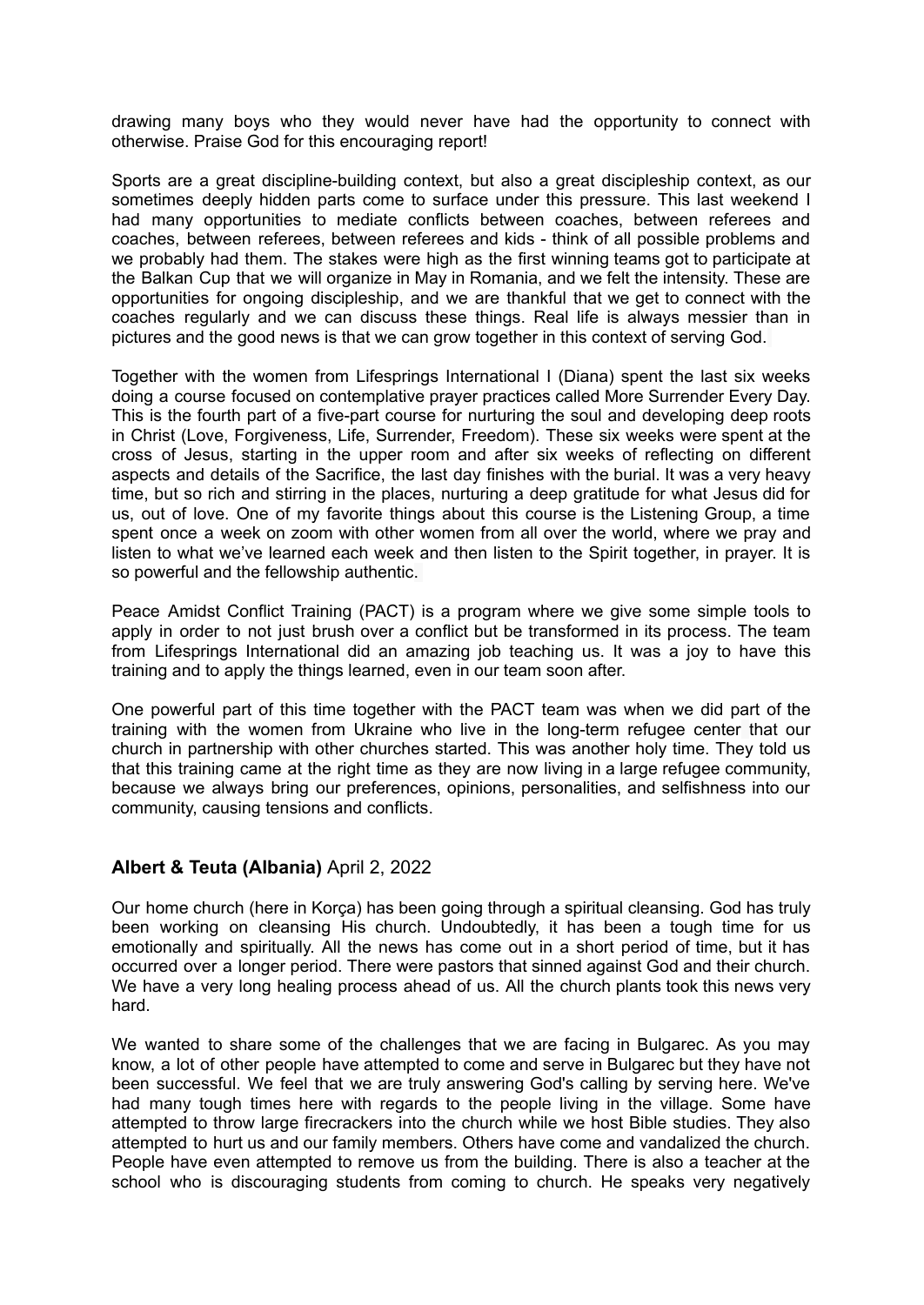about us and the church. He has even gone as far as holding students back a grade if they continue to come to church. After having served the community these five years, things have changed a lot. Many villagers know us much better. Some came to respect us and love us. This is one of the reasons why the services are growing

It has been a big challenge to fundraise as a family, especially with the 50% -70% increase in food, gas, and cost of living. It has been a really trying time for our family but we know that God is faithful, and He will provide. We are working towards a goal of fundraising \$2,200 monthly, for our family of five as well as our church. It costs anywhere from \$500- \$600 each month to run our church. We've gone through many financial hardships in the past few years. We've sacrificed a lot at the expense of our children with English classes, soccer club, and dance classes. We are very thankful for your church and your continuous support. It truly means the world to us.

### **Timo (Greece)** March 29, 2022

I am planning to go to Egypt the last week of April and the first week of May to do some ministry with Hani (CBC missionary in Egypt) and other fellow brethren then fly from there to Lahore, Pakistan to visit Christina and the newly opened clinic.

I hope to receive some support for my planned trip to Egypt and Pakistan. But the trip to Pakistan depends on receiving the visa from the Pakistani embassy in Athens and the political situation in Pakistan which has been volatile these days. (Note: Timo wasn't able to go to Pakistan).

# **MIDDLE EAST**

### **A & E (Turkey)** April 25, 2022

This past month has been so much fun: baptisms, graduating a new class of professional coaches, new worship songs, spring break with our kids, and even a quick family trip to the US! We have literally been all over the map since our last letter—both physically, but also in a ministry sense! Here are just a few ministry highlights from the last month…

Yesterday, our good friend "M" was baptized at our church. M has been deeply transformed over the past three years, ever since he began to investigate the person and claims of Jesus Christ, and since he has very slowly (and timidly) entered into our little church community. M is a self-described "recovering rage-o-holic" whose story includes involvement with various radical groups, and who has spent most of his life angry at God and at the world. Yesterday at his baptism he spoke powerfully about how God has taught him to find pleasure in forgiving others, and how he has come to know and *even love who he is* since encountering God. He and A have enjoyed a growing relationship over the past eight months, and M has been a key support to A in our church's worship ministry.

Also yesterday, E had the privilege of graduating another class of twelve coaches—people she has walked with over the past three months through over a hundred hours of coaching training intensives. Many of these students are HR executives who work for very large, influential local and global corporations, and we thank God for this open door to touch the lives of this very elite and influential segment of society!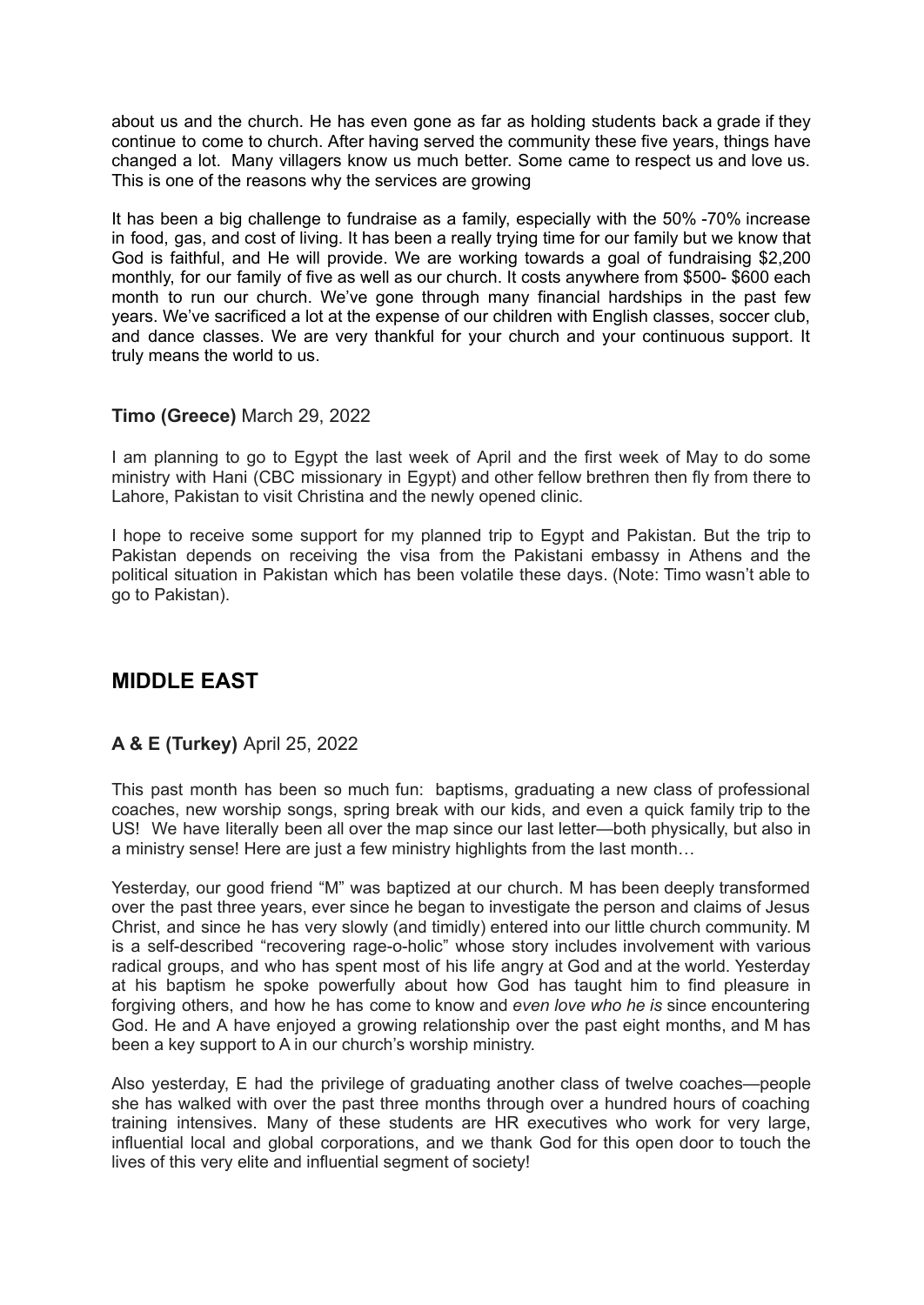Our hearts are full this month as we consider all the opportunities we have to serve those both *within* and *without* the Church in Turkey.

Easter in Istanbul was amazing this year… It was not only the first time in three years (go away, pandemic!) that we got to celebrate Resurrection Day in person with a full church, but we also were able to play some brand new songs with a full worship band—which made us very happy.

Ramadan started on April 2nd, which means that many, many people here are fasting during daylight—no food or drink whatsoever. Ramadan is a bizarre time of the year: life for a whole month is somewhat upended, food is more expensive, the spiritual air is noticeably heavier, and unless you're a heavy sleeper you'll go sleepless because of the *Ramadan drummers* who walk the streets and pound their big drums throughout the night to help people stay up and eat… Please pray with us for Turkey and the entire Muslim world: would their efforts to please God result in their finding freedom and forgiveness in Christ!

### **A & K (Bethlehem)** April 19, 2022

We had a meaningful Easter Sunday at the East Jerusalem International Church. The brothers and sisters worked hard to make it a lovely celebration. For example, Andrew D. from South Africa and Javier from Chile pruned, weeded, and cut the grass in the church's large garden. Anne from England brought in flowers from the yard to place on the altar table. Janet from the US during the service sang the aria from Handel's Messiah, "I Know My Redeemer Lives." A team of nine adults and three children visiting from South Africa brought a sense of resurgence.

After the service, we enjoyed a meal in the garden, and folks fellowshipped for hours. The kids filled their Easter baskets with too much chocolate, which they found secreted away in the crevices of the ancient olive trees around the church. For a church that had been scattered and disheartened one year ago, Easter Sunday was like a resurrection. The living Christ lifted us!

This joy in worship and fellowship comes as violence has wracked Jerusalem over the last few weeks. Jewish Passover, Islamic Ramadan, and Easter overlapped with violent results this year. Innocent Palestinians and Israelis have been killed. God have mercy. We pray that hearts will be turned toward peace, for voices of moderation to be heard. We pray for the Spirit to quench the flames of hatred.

### **R & R (Jerusalem, Israel)** April 5, 2022

After much anticipation and preparation, once again R and I bought the plane tickets with a departure date of April 6, 2022, looking forward to being with our church on the Mount of Olives on Sunday April 10th for Palm Sunday the most festive day in Jerusalem all year round with a parade that includes people from all countries of the world.

So, I got my medical clearance from my physician, cardiologist, pulmonary doctor. Also got the clearance forms from Delta and Air France for Portable Oxygenator that I require for high altitudes of over 30,000ft. Then Delta messaged me that federal law requires that I have eight special batteries to last 150% of the flight time. So, I went online and ordered additional batteries. But no such batteries can be delivered to me until April 9. So, another attempt to fly back to Jerusalem failed.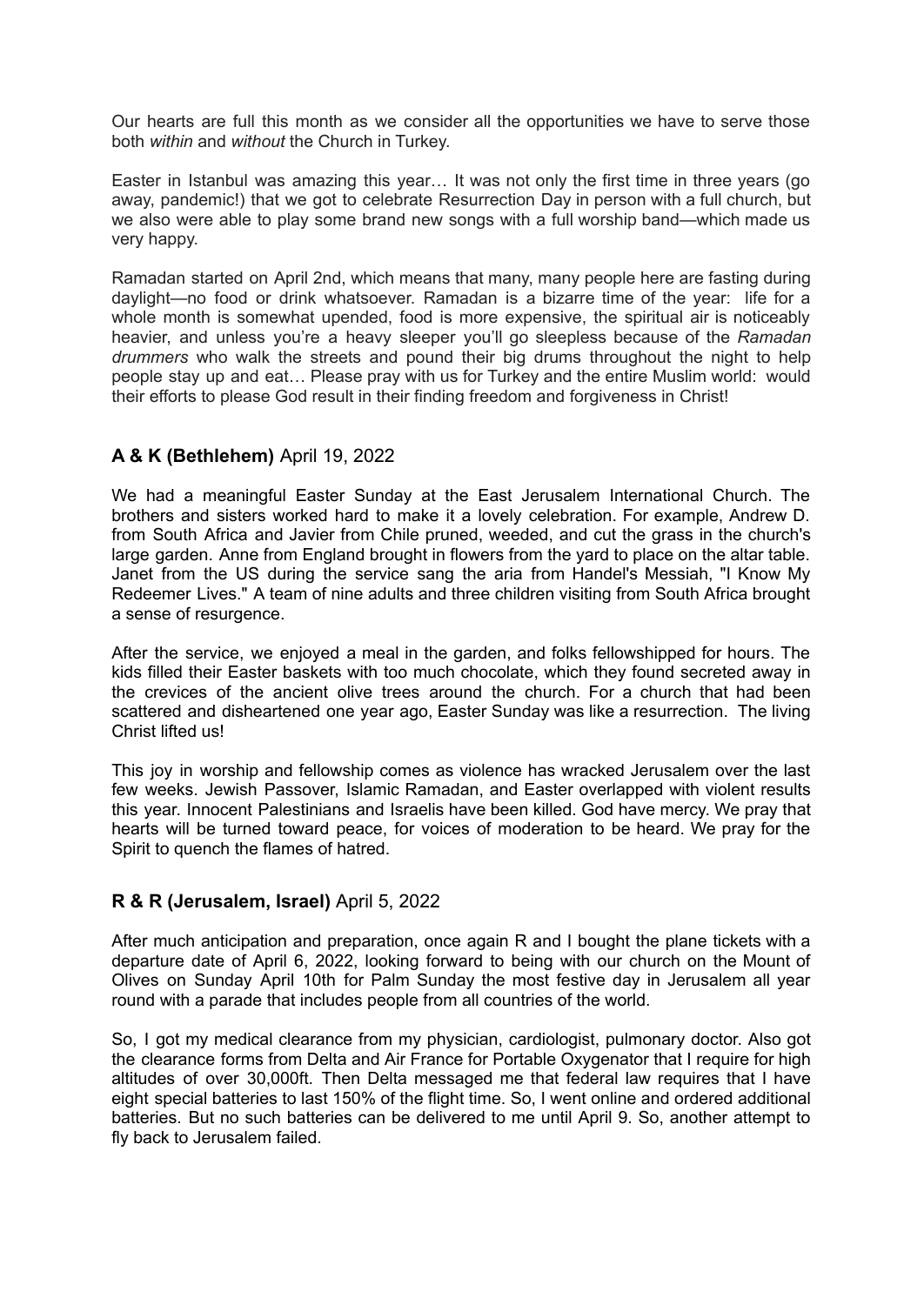Providentially, at the same time I received a call from the pastor in Jerusalem telling me that there are 15,000 cases of Alpha 2 Corona every single day in Israel nowadays. He told me that terrorism ran rampant with the month of Ramadan in Jerusalem, the city centre is like a war zone today.

So, I called the Missions office and told Dr. Konnerup my situation and that I believed in the sovereignty of God, and I felt that the Lord allowed this to happen; so, I am considering retiring from the foreign mission field. His advice is for me to buy the batteries and wait till May to make a last attempt to go back to Jerusalem. If I cannot go then in May, I should consider retiring from the foreign mission field. I had discussed with him and with my sending pastor the possibility of working with the Arabic speaking people here in the US, since R and I are very well qualified to work and witness to them, because we know their language, their culture, and their way of thinking.

Now, on a positive note, between the ministries in Jerusalem Israel and Lebanon, we are supporting six pastors and five churches; all of whom are tied to the direct preaching of the Gospel of Christ Jesus our Lord! We are happy to share with you that we have used part of your faithful giving for Lebanon Aid and Iraqi and Syrian refugees of whom nine families have come to the Lord so far and seven of them have been baptized in the churches that I had started in Lebanon. Thank you for your support. Praise the Lord.

I called up my childhood neighbour in Beirut, Lebanon. After eleven calls of witnessing on Skype, I was able to win him to the Lord. Since then, he has been calling me "brother", and he started only saying "Lord JESUS" which is one of the important signs of a converted soul: *"no man can say that Jesus is the Lord, but by the Holy Ghost" (1 Corinthians 12:3).*

# **NORTH AMERICA**

### **G & E (UN, USA)** April 4, 2022

Is there any doubt that we live in a dysfunctional world? It was especially gratifying to receive messages of faith in God's providential care from two key cabinet ministers from a nation struck by tragedy. These two Cabinet Ministers have responsibility for directing the COVID response, and making sure food is available for the population. Thus, amidst their overwhelming responsibility, they are keeping their eyes upon Jesus, which is encouraging.

#### **Nadine (Memphis, TN)** April14, 2022

#### *Chinese Ministry*

I have been doing Chinese ministry in Memphis for five years but have never had a child come to talk with me about wanting to believe in Jesus. In the past when I have asked a child, "Do you want to believe?" The answer is "no" or "that is too hard of a decision for me to make right now." I was excited when asked by a 10-year-old girl, "Ms. Nadine, how do I get God in my life?"

Last fall I started working with a third Chinese church, Grace Chinese. I have been helping them lead their children's worship time and teaching their Sunday school with the goal of training the Sunday school teachers and children's leaders to be able to teach without me.